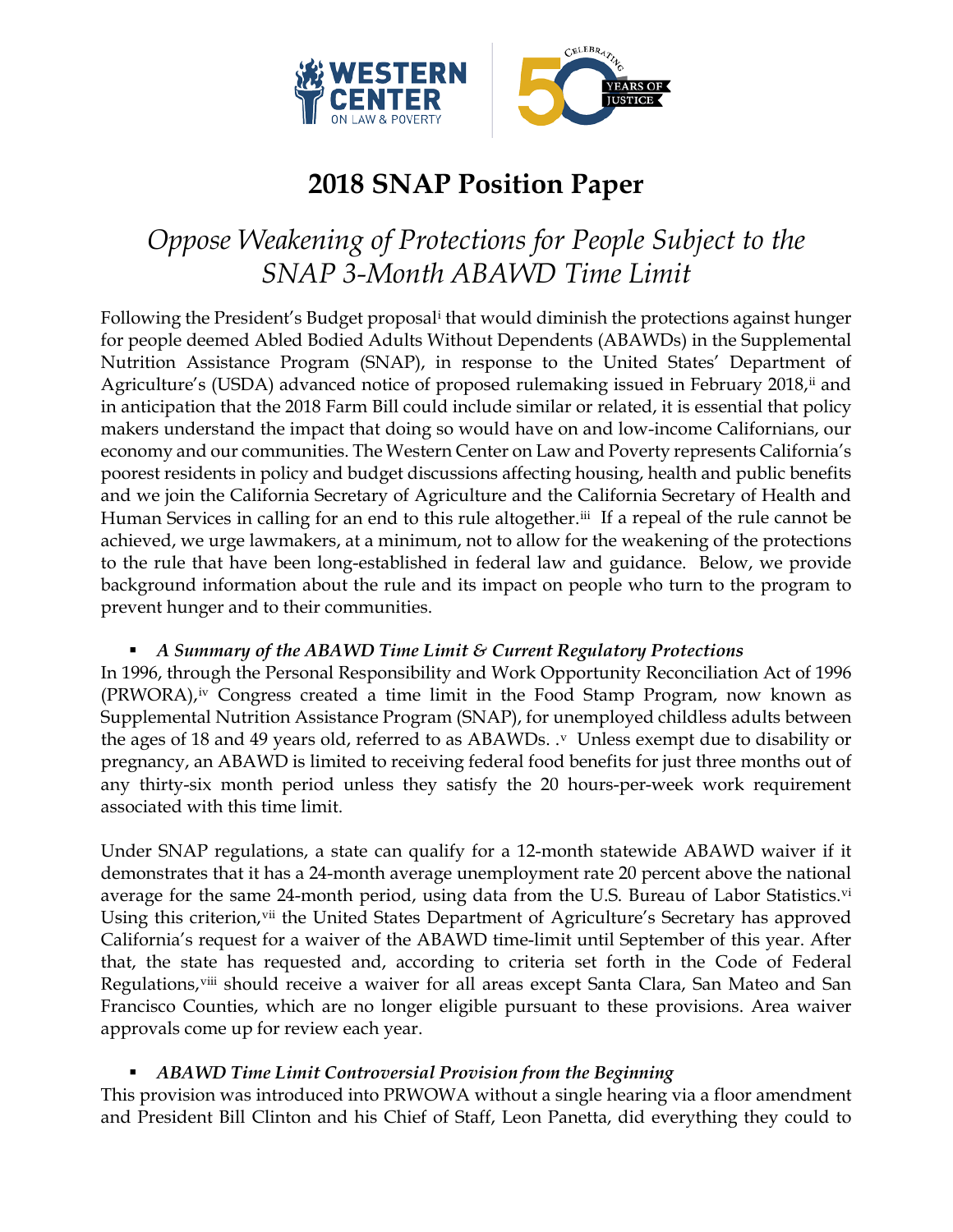ensure protections for people who had barriers to work from going hungry. In fact, President Clinton called out this provision in his bill signing statement, saying it, "fails to provide Food Stamp support to childless adults who want to work, but cannot find a job or are not given the opportunity to participate in a work program."[ix](#page-5-0)

## *California Unemployment Rate on the Decline, but Working Poverty Still High*

California's recovery from the recession was slower than in other states because, according to economists, the state's austerity measures resulted in higher than average cuts to government jobs and money circulated in the economy.<sup>[x](#page-5-1)</sup> While two million new jobs have been created and unemployment has dropped in half since 2011, many Californians struggle with unemployment, underemployment and low-wages and, as a result, experience hunger or are forced to rely on programs in the social public safety net. Without support to improve their skills and work opportunity, these Californians will linger in poverty regardless of how hard they work. In fact, in 2015, nearly 80% of poor Californians had earnings from work. $x_i$ 

## *ABAWD Time Limit Punishes People Who are Looking For Work*

The ABAWD time limit is one of the most hardhearted and backward thinking of the policy changes implemented during federal welfare reform. The time limit denies food aid to both individuals with undiagnosed impairments who struggle to find work. States are not obliged to help these individuals find medical providers who can diagnose or treat their impairments. The time limit denies food aid to individuals without impairments who are actively looking for work and willing to accept any appropriate job or work program slot offered if they can get to the job and if an employer will hire them. Unlike work requirements in other public assistance programs, states have absolutely no obligation under the SNAP time limit rules to offer skills training, employment services or any transportation assistance to individuals before cutting them off food assistance.[xii](#page-5-3) As a result, most of these individuals are denied food help and go hungry, making it more difficult to find work, not less.

# *Cutting SNAP After 3 Months Reduces Likelihood of Securing Work*

For low-income Californians, both those who work and those who do not or cannot, SNAP offers an essential support, preventing hunger and malnutrition. For people looking for work, this access to food is essential, as hunger can easily undermine employment goals. But that's not all. For many SNAP recipients, receipt of hunger-fighting food benefits makes them eligible for the SNAP Employment and Training (E&T) program. SNAP ET can help recipients reduce barriers to work, find employment and even provides post-employment services to help workers be successful in a new job. However, the SNAP ET programs are limited, do not have slots that open up fast enough to correspond with the recipient's time clock, and do not offer up front funds for transportation costs (it operates as a reimbursement). However, for SNAP recipients who can access these programs, the services can be a lifeline. Cutting recipients off of aid, cuts them from the opportunity to work.

# *Significant Barriers Keep Many People From Full-Time Work*

The ABAWD population often faces the most significant barriers to work and could benefit from a county-administered employment and training placement and barrier removal support services that could come with it. According to the Center on Budget and Policy Priorities (CBPP), only about half of ABAWDs nationally have a high school diploma or the equivalent.<sup>[xiii](#page-5-4)</sup> In Ohio,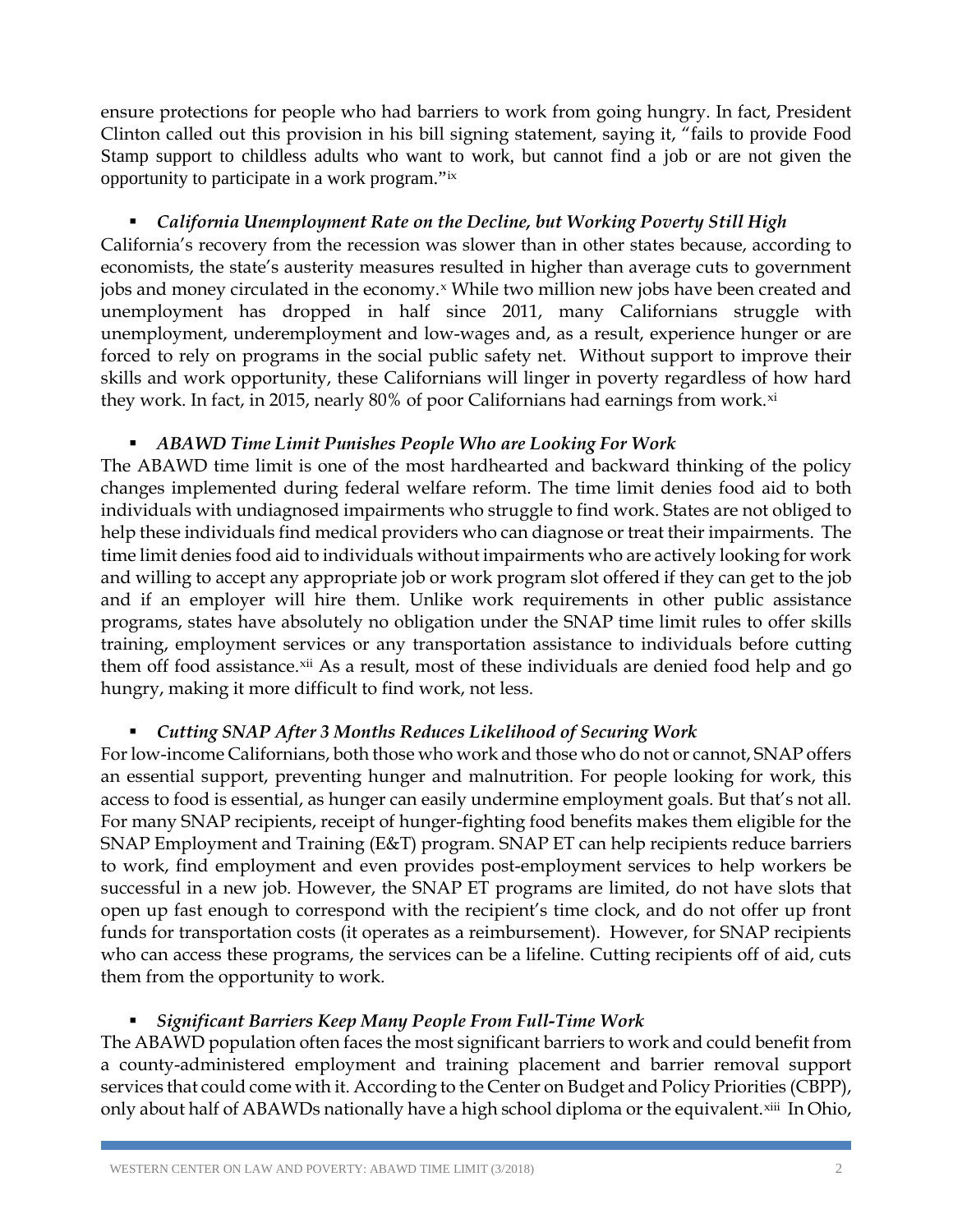where the ABAWD waiver was recently ended, advocates found that more than 34% of ABAWDs has a criminal record and, with no expungement services, they faced high barriers to employment.<sup>[xiv](#page-6-0)</sup> This mirrors data published in a recent report showing that men with criminal records account for 34% of all nonworking men ages 25-54 and that the numbers of people with a criminal conviction on their record, especially men of color, has increased significantly since the failed war-on-drugs and during the prison boom. [xv](#page-6-1)

## *ABAWD Time Limit Doesn't Include Protections For Special Populations*

While federal law and guidance allows for states to exempt special populations, like veterans, former foster youth, Native Americans or people who lose their jobs as a result of racial discrimination or sexual harassment, from some of SNAP's other work requirements,<sup>[xvi](#page-6-2)</sup> the ABAWD time limit does not provide special concessions for these populations. This is despite important evidence that these populations experience significant barriers to self-sustaining employment:

*Veterans:* Despite their service to our country, and in too many cases, because of it, too many veterans face poverty.<sup>[xvii](#page-6-3)</sup> California has about 1.8 million veterans, more than any other state. significant cause.<sup>xviii</sup> [I](#page-6-4)n fact, while state administrators are not required to track and report A recent study of Veterans in Los Angeles County found that nearly a quarter are earning an annual income at or below the U.S. poverty level, citing lack of job opportunities as a the number of veterans who apply for or receive SNAP, it is estimated that 1.7 billion veterans are protected from hunger by the program.[xix](#page-6-5) There is no exemption from the ABAWD time limit for veterans.[xx](#page-6-6)

*Native Americans:* More than one in three American Indian and Alaska Native children live in poverty in the U.S., while 22 percent of American Indians and Alaska Natives ages 25 and older have not finished high school, the lowest of any racial/ethnic demographic group across all schools. Only 13 percent have completed a bachelor's degree or higher, compared to 29 percent of the U.S. population. In Fiscal Year 2016, 18,491 American Indians and Alaska Native households in California receive SNAP benefits.<sup>[xxi](#page-6-7)</sup>

*Former Foster Youth:* Former foster youth face significant barriers to achieving economic security in their adult years. In fact, national research reveals that approximately 20 percent of former foster youth become homeless.<sup>[xxii](#page-6-8)</sup> In California, we have passed legislation birthday), but many struggle to remain on this aid<sup>xxiii</sup> and, as a population, they face high requiring foster youth to be assisted in applying for S[N](#page-6-9)AP upon emancipation (or their 18<sup>th</sup>) rates of unemployment. As such a significant number of former foster youth would be subject to an ABAWD time limit, leaving them not only without a family and without a job, but without food too.

*People Re-Entering the Community:* People with prior convictions face significant barriers to employment. This is both due to the fact that they have spent significant time away from the workforce and because employers, in most states, are allowed to deny jobs to people who were arrested but never convicted of any crime.[xxiv](#page-6-10) 37 states have laws permitting all employers and occupational licensing agencies to ask about and consider arrests that never led to conviction in making employment decisions and 29 states have no standards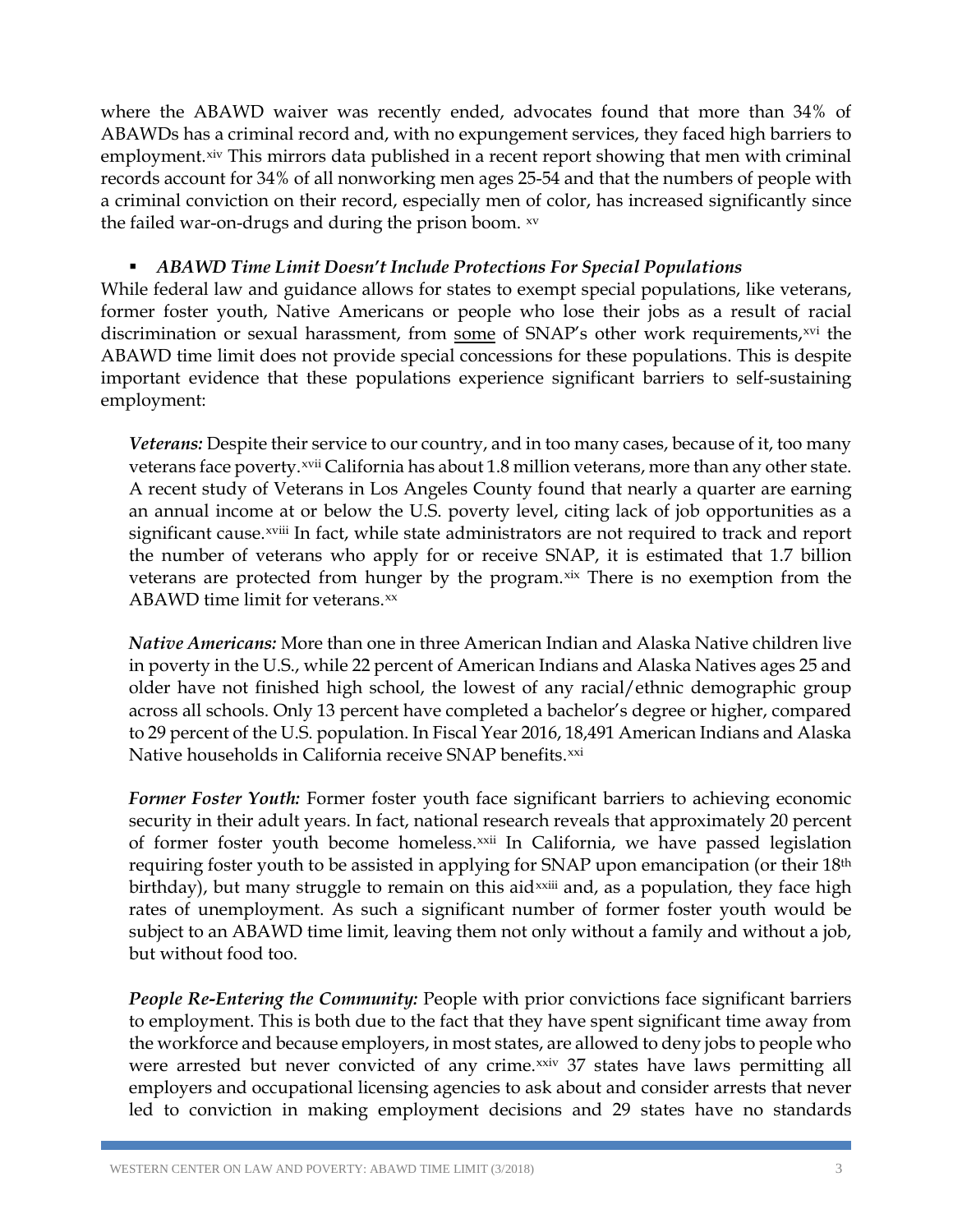governing the relevance of conviction records of applicants for occupational licenses, meaning occupational licensing agencies can deny licenses based on any criminal conviction, regardless of history, circumstance or business necessity.<sup>[xxv](#page-6-11)</sup> With fewer options, and little protection against employer discrimination based on prior conviction, these workers have much higher unemployment rates and, in general, experience unemployment for longer periods that people who do not have a prior criminal conviction.

## *Red-Tape of the ABAWD Time Limit Makes People Fall Through Cracks*

The time limit includes protections for people who are disabled, but the red tape in establishing that a person is disabled or unfit for work can be burdensome and those with the most significant illnesses are at risk of being unable to comply with the verification rules. Additionally, many medical providers charge a service fee for providing proof of disability. After years of administrative advocacy, Western Center sponsored a bill in 2017 that would prevent Medi-Cal providers from charging this fee when it is needed to verify disability for the purposes of CalFresh (and other public aid),<sup>[xxvi](#page-6-12)</sup> though other providers may still charge fees.

 *Workers Challenged to Secure 80 Hours of Work Per Month - Even When They Want To* Lacking job opportunities and with multiple barriers to work, these SNAP recipients may be able to find a low-paying service sector work, but those jobs are increasingly part-time and lack fairscheduling practices making it difficult to guarantee 20 hours a week on a regular basis.¤vvii and from 2.4 to 5.9 percent among men.<sup>xxviii</sup> [A](#page-6-14)ccording to federal law, if a SNAP recipient who According to one study, 43 percent of part-time workers wished they had more hours and this involuntary part-time work has only grown over the course of the economic downturn, more than doubling between 2007 and 2012 from 3.6 to 7.8 percent among women in the workforce is subject to the time limit falls short of the 80 hours of work activity, the entire month must count toward the three month in a three year period time limit, regardless of the reasons for not meeting the requirement of the household's circumstances.

 *Time Limit Unfair to People Who Work in Retail or at Restaurants & Their Managers* According to a study of workers of all ages, about 17 percent of the workforce experiences unstable work schedules.<sup>[xxix](#page-6-15)</sup> More than 40 percent of early career hourly workers (ages 26 to 32) receive one week or less advance notice of their job schedules. Half of these workers have no input into their schedules and three-quarters experience fluctuations in the number of hours they work, with hours varying by more than eight hours per week on average.<sup>[xxx](#page-6-16)</sup> Some who work in hourly jobs receive hours that fluctuate by up to 40 percent.[xxxi](#page-6-17) Most retailers and restaurants do not and have testified in the California state legislature that having unpredictable scheduling is necessary in their industry because customer traffic is also unpredictable. As a result, workers in the retail and restaurant industry who would like to work 20 hours per week or more, may not get those hours and will not know that they will miss the ABAWD Time Limit work goal with enough time to find additional employment. This not only disadvantages workers in these fields, it is also unfair to their managers who may need to cut hours of their workers to keep business costs down, but will also be burdened with the knowledge that by doing so, their employees could also go hungry.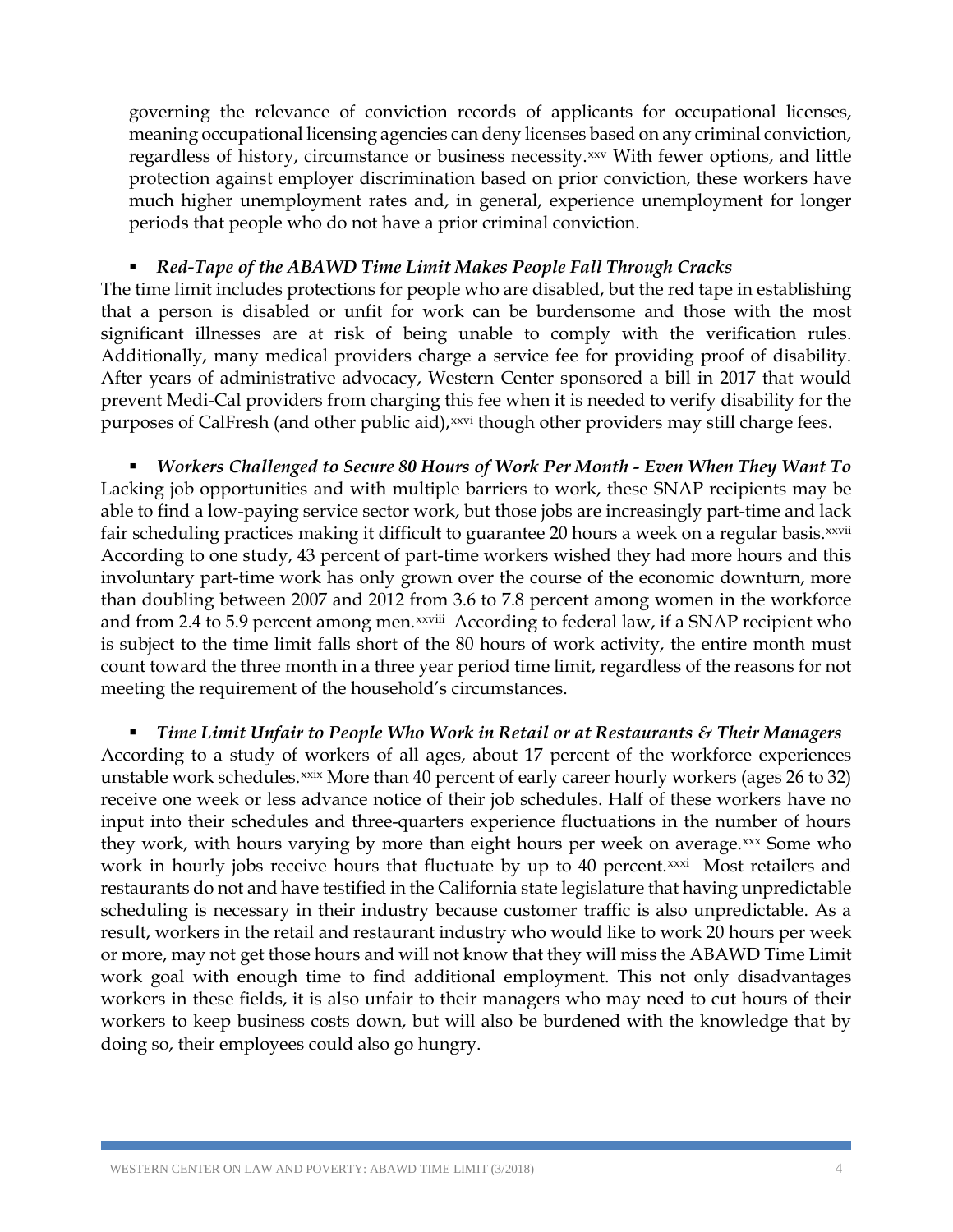### *SNAP E&T Supports Work and Job Readiness in California*

In California, counties that wish to participate in SNAP E&T must submit an annual SNAP E&T Plan to CDSS for approval. This non-competitive proposal contains key elements of a proposed SNAP E&T program. DSS aggregates information from county SNAP E&T Plans into a California SNAP E&T Plan, which in turn is submitted to the USDA FNS for approval each year. Amendments to the plan may be submitted at the discretion of CDSS. Changes to the SNAP E&T Program made in 2013 (SB 1321, Chaptered laws of 2012), led County Human Services Agencies to improve their SNAP E&T Programs and, today, 33 Counties now participate in the SNAP E&T program. The United States Department of Agriculture Food and Nutrition Service has approved the DSS SNAP E&T plan for Federal Fiscal Year (FFY) 2017, pending final 2017 Federal Budget approval. This allocation includes 100 percent federal funds totaling \$10,335,573, Administrative federal "match" reimbursement funds totaling \$76,341,582 and Participant ReimbursementTransportation/Ancillary funds totaling \$17,139,956 for a grand total of \$103,817,111.xxxii Some of these federal "match" reimbursement funds are for third-parties (i.e. commun[i](#page-6-19)ty colleges, non-profit employment and training centers, etc.).<sup>xxxiii</sup>

### *Funding from 2014 Farm Bill to Support SNAP E&T Has Been Helpful*

<span id="page-4-1"></span><span id="page-4-0"></span>In 2015, the USDA FNS created a Center of Excellence for SNAP E&T, known as SNAP to Skills, at the national level. The work of SNAP to Skills has been essential in the development of California's SNAP E&T program to help support SNAP recipients to seek employment skills, transition into work or prepare to advance in their chosen field. Buoyed by this increase in county participation and recent federal funding supporting pilot programs like that offered by the Fresno Bridge Academy in Fresno, SNAP E&T Programs are finding success in helping families secure employment that allows them to leave the safety net altogether. California's Congressional Caucus should support tested methods to connect SNAP recipients to work, not weaken protections from the ABAWD time limit, which shows no evidence that it results in people working more…only that they go hungry more. Additional support for voluntary SNAP E&T might include the provisions provided for in Congressman Costa's H.R. 3577: Results Through Inno[v](#page-6-20)ation Act. xxxiv

#### *There Are Other Work Requirements in the Program – Despite the Rhetoric*

<span id="page-4-7"></span><span id="page-4-6"></span><span id="page-4-5"></span><span id="page-4-4"></span><span id="page-4-3"></span><span id="page-4-2"></span>Maintaining the protections in the ABAWD time limit, or even removing the time limit altogether, would not remove all work requirements in the program, contrary to what many people think. This is because the SNAP program has several work requirements already. According to federal law, all non-exempt SNAP recipients are required to register for work and, depending on state law, may be required to participate in mandatory work programs. This is true even during periods of high unemployment. Through 2013, even as the ABAWD time limit was waived due to high unemployment caused by the recession, California continued to require work registrants to participate in job search and other work programs in order to continue receiving SNAP. Many states employ these mandatory requirements of all non-exempt adults at all times. There is also a requirement that non-exempt college students, participating in college for more than half time are required to work 20 hours a week or more. Recipients of the Temporary Aid to Needy Families (TANF) are sanctioned in SNAP if their non-compliance with work in the TANF program resulted in a sanction. Finally, applicants and recipients are not allowed to voluntarily quit a job or else they are subject to a period of ineligibility of 3 months. It simply isn't true that SNAP doesn't have a work requirement.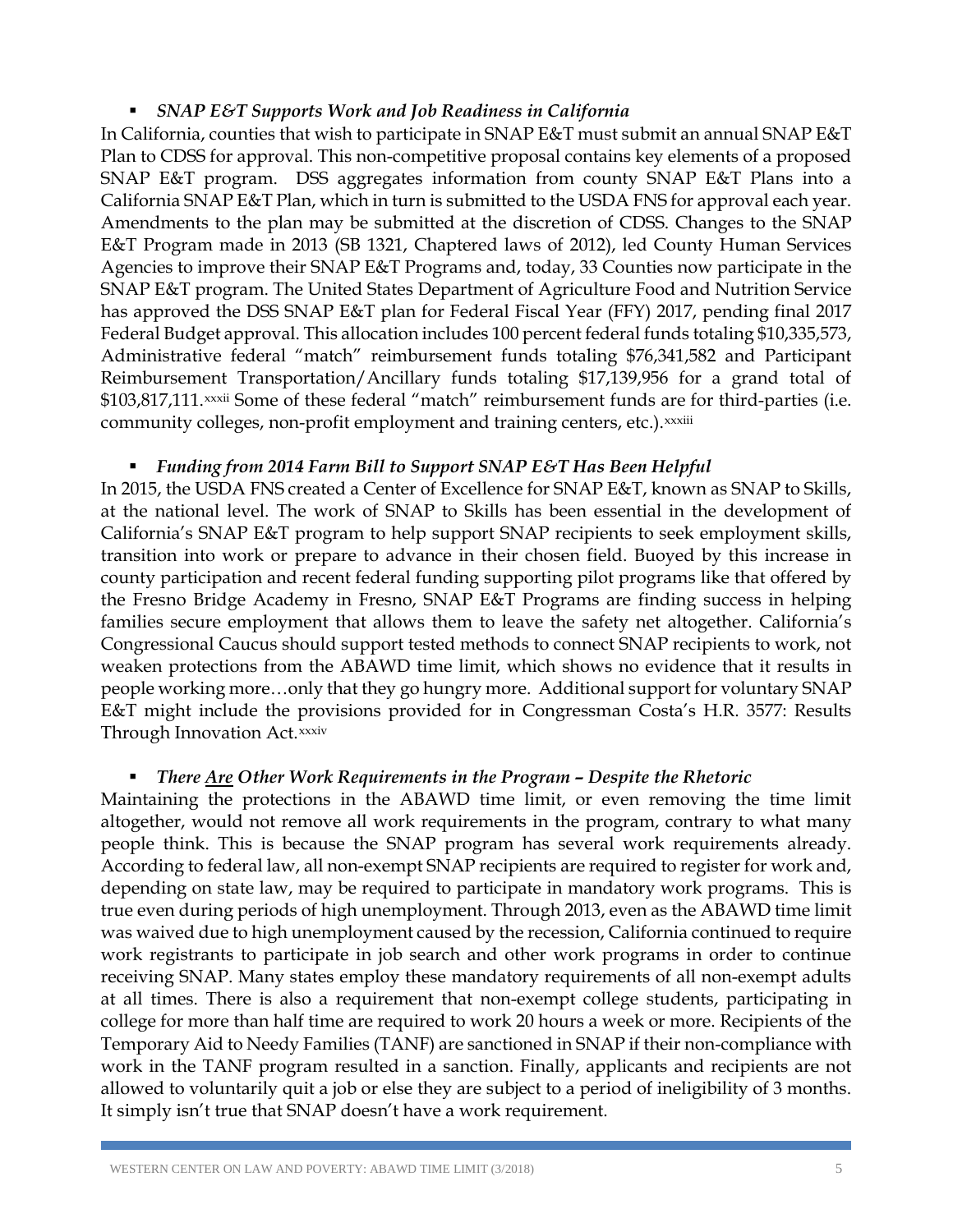## *Congress Should Not Punish People With Hunger – It is Cruel*

There has been a lot of rhetoric surrounding the intersection of work and public benefits in recent years. Some of it has been without merit and un-substantiated by facts about who is working, who is not working and who needs help in order to find work. Regardless of opinions of people who are not working, cannot work, or are underemployed, punishing people with hunger because they are in an unpopular minority is cruel and defeats its state's purpose of connecting people to work. Any statement to the contrary is disingenuous. Congress should continue to support innovative SNAP E&T programs if they want to improve the likelihood of employment and self-sufficiency among low-income Californians, not reduce protections from hunger.

*This paper was written in March of 2018 by Western Center's Sacramento based advocate, Jessica Bartholow*. You may contact her at [jbartholow@wclp.org](mailto:jbartholow@wclp.org) or 916-282-5119. To learn more about Western Center or our anti-hunger work, go to: [www.wclp.org.](http://www.wclp.org/)

### *Endnotes:*

 $\overline{a}$ 

iv Public Law 104-193:<http://www.gpo.gov/fdsys/pkg/PLAW-104publ193/html/PLAW-104publ193.htm>

<sup>v</sup> 7 U.S.C. § 2015 (o); 7 C.F.R. § 273.24; MPP § 63-410.

<span id="page-5-4"></span>xiii Ed Bolen, "Approximately 1 Million Unemployed Childless Adults Will Lose SNAP Benefits in 2016 as State Waivers Expire Affected Individuals Are Very Poor; Few Qualify for Other Help," (Jan. 2015) <http://www.cbpp.org/cms/?fa=view&id=5251>

<sup>i</sup> 2018 Federal Budget Proposal, "A New Foundation For American Greatness

Fiscal Year 2018," page 10<https://www.whitehouse.gov/sites/whitehouse.gov/files/omb/budget/fy2018/budget.pdf> ii "Supplemental Nutrition Assistance Program: Requirements and Services for Able-Bodied Adults Without Dependents; Advance Notice of Proposed Rulemaking," found at:

[https://www.federalregister.gov/documents/2018/02/23/2018-03752/supplemental-nutrition-assistance-program](https://www.federalregister.gov/documents/2018/02/23/2018-03752/supplemental-nutrition-assistance-program-requirements-and-services-for-able-bodied-adults-without)[requirements-and-services-for-able-bodied-adults-without](https://www.federalregister.gov/documents/2018/02/23/2018-03752/supplemental-nutrition-assistance-program-requirements-and-services-for-able-bodied-adults-without) .For further context, the USDA Announcement can be found a[t https://www.usda.gov/media/press-releases/2018/02/22/usda-seeks-ideas-help-snap-participants-become](https://www.usda.gov/media/press-releases/2018/02/22/usda-seeks-ideas-help-snap-participants-become-independent)[independent.](https://www.usda.gov/media/press-releases/2018/02/22/usda-seeks-ideas-help-snap-participants-become-independent)

iii Joint letter detailing Farm Bill priorities[: https://www.cdfa.ca.gov/farm\\_bill/pdfs/2018FarmBillPriorities.pdf](https://www.cdfa.ca.gov/farm_bill/pdfs/2018FarmBillPriorities.pdf)

vi 7 Code of Federal Regulation § 273.24 (b) &  $(f)$ 

vii Criteria is found in Unemployment Compensation Extension Act of 2008 (Public Law 110-449) based on DOL's Notice No. 2013-49 issued on December 22, 2013.

viii The ABAWD Time Limit final rules were published in 2000 by the Clinton Administration.

<span id="page-5-1"></span><span id="page-5-0"></span><sup>&</sup>lt;sup>ix</sup> President Clinton's PRWORA Bill Signing Statement:<http://www.presidency.ucsb.edu/ws/?pid=53219> <sup>x</sup> Citation about austerity in California.

<span id="page-5-2"></span>xi According to the Public Policy Institute of California[. http://www.ppic.org/main/publication\\_show.asp?i=261](http://www.ppic.org/main/publication_show.asp?i=261)

<span id="page-5-3"></span> $xii$  [H.R. 1276](https://www.congress.gov/bill/115th-congress/house-bill/1276?q=%7B%22search%22%3A%5B%22H.R.+1276%22%5D%7D&r=1) [\(Rep. Adams, Alma S. \[D-NC-12\]](https://www.congress.gov/member/alma-adams/A000370?q=%7B%22search%22%3A%5B%22H.R.+1276%22%5D%7D) [+ 89 Co-sponsors\)](https://www.congress.gov/bill/115th-congress/house-bill/1276/cosponsors?q=%7B%22search%22%3A%5B%22H.R.+1276%22%5D%7D&r=1&overview=closed#tabs) would require that a job opportunity be provided before a person could have their benefits cut as a result of the time limit.

xiv A Comprehensive Assessment of ABAWDs and their Participation in Work Programs in Franklin County: <http://admin.ohiofoodbanks.org/uploads/news/WEP-2013-2014-report.pdf>

xv Binyamin Applebaum, "Out of Trouble But Criminal Records Keep Men Out of Work," New York Times, March 1, 2015 [http://mobile.nytimes.com/2015/03/01/business/out-of-trouble-but-criminal-records-keep-men-out-of](http://mobile.nytimes.com/2015/03/01/business/out-of-trouble-but-criminal-records-keep-men-out-of-work.html?referrer=&_r=0)[work.html?referrer=&\\_r=0](http://mobile.nytimes.com/2015/03/01/business/out-of-trouble-but-criminal-records-keep-men-out-of-work.html?referrer=&_r=0)

xvi California has exempted Veterans and Victims of Domestic Abuse from mandatory employment programs in SNAP. xvii [https://www.va.gov/vetdata/docs/SpecialReports/Profile\\_of\\_Veterans\\_2016.pdf](https://www.va.gov/vetdata/docs/SpecialReports/Profile_of_Veterans_2016.pdf)

xviii <https://www.scpr.org/news/2014/09/30/47006/survey-finds-many-la-veterans-unemployed-or-earnin/>

xix [https://www.cbpp.org/research/snap-helps-roughly-17-million-struggling-veterans-including-thousands-in-every](https://www.cbpp.org/research/snap-helps-roughly-17-million-struggling-veterans-including-thousands-in-every-state)[state](https://www.cbpp.org/research/snap-helps-roughly-17-million-struggling-veterans-including-thousands-in-every-state)

xx California has maximized the protection for this population with the passage of SB 134 (Hueso, 2013). This bill protects out-of-work military veterans and improves their likelihood of gaining employment by blocking the County Human